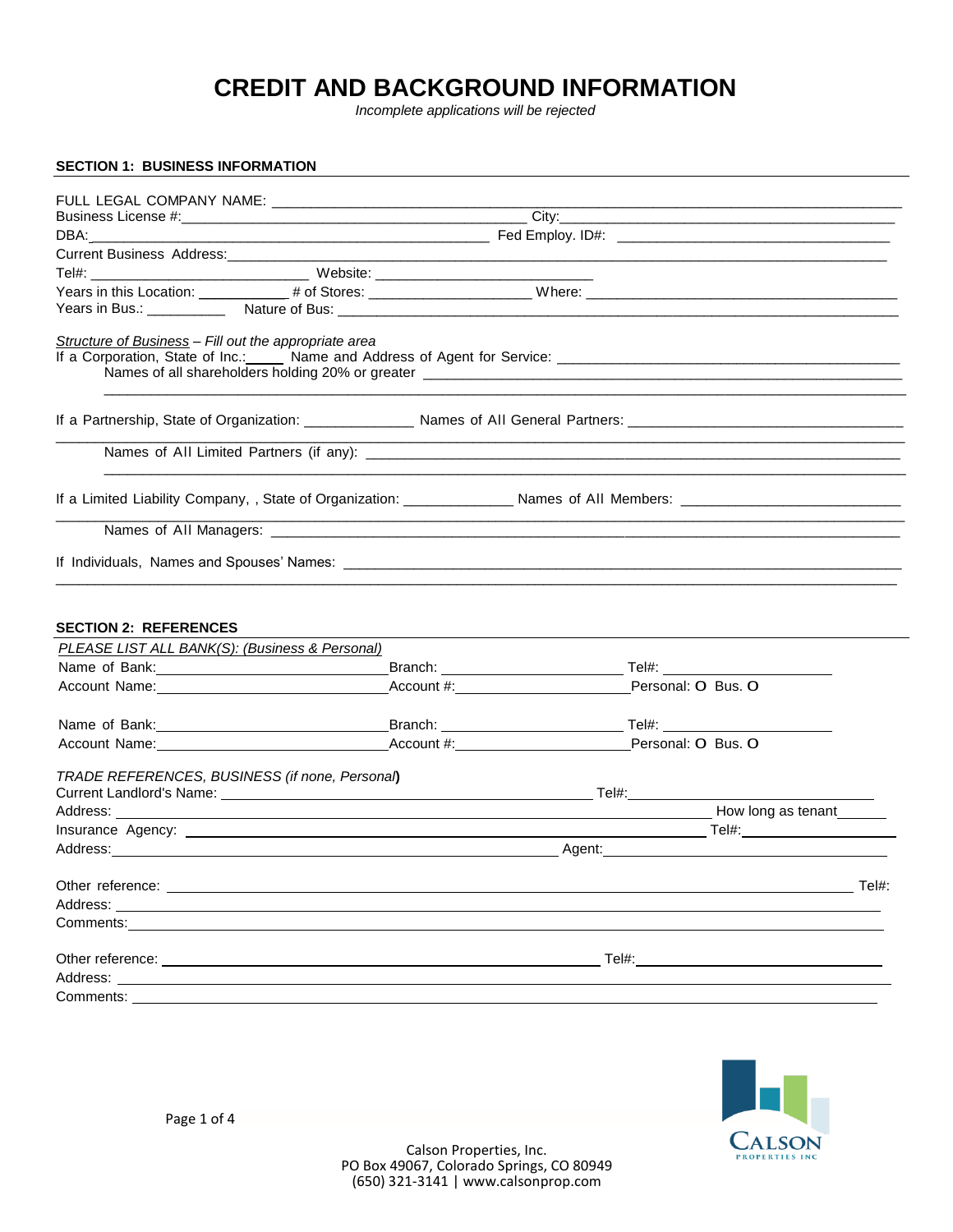#### **SECTION 3: PERSONAL INFORMATION**

|                                                                                                                                                                                                                                                                                                         |  |                                                                                                                      |                                                                                                                                                                                                                                      | Middle:______________ |
|---------------------------------------------------------------------------------------------------------------------------------------------------------------------------------------------------------------------------------------------------------------------------------------------------------|--|----------------------------------------------------------------------------------------------------------------------|--------------------------------------------------------------------------------------------------------------------------------------------------------------------------------------------------------------------------------------|-----------------------|
| Home Address:                                                                                                                                                                                                                                                                                           |  |                                                                                                                      | ,我们也不能在这里的时候,我们也不能在这里的时候,我们也不能会在这里的时候,我们也不能会在这里的时候,我们也不能会在这里的时候,我们也不能会在这里的时候,我们也                                                                                                                                                     |                       |
|                                                                                                                                                                                                                                                                                                         |  |                                                                                                                      |                                                                                                                                                                                                                                      |                       |
|                                                                                                                                                                                                                                                                                                         |  |                                                                                                                      |                                                                                                                                                                                                                                      |                       |
|                                                                                                                                                                                                                                                                                                         |  |                                                                                                                      |                                                                                                                                                                                                                                      |                       |
|                                                                                                                                                                                                                                                                                                         |  |                                                                                                                      |                                                                                                                                                                                                                                      |                       |
|                                                                                                                                                                                                                                                                                                         |  |                                                                                                                      |                                                                                                                                                                                                                                      |                       |
|                                                                                                                                                                                                                                                                                                         |  |                                                                                                                      |                                                                                                                                                                                                                                      |                       |
|                                                                                                                                                                                                                                                                                                         |  |                                                                                                                      |                                                                                                                                                                                                                                      |                       |
| Have you every filed bankruptcy?                                                                                                                                                                                                                                                                        |  |                                                                                                                      |                                                                                                                                                                                                                                      |                       |
| Business: Yes O No O, When:                                                                                                                                                                                                                                                                             |  | State filed:                                                                                                         | Chpt:                                                                                                                                                                                                                                |                       |
| Personal: Yes O No O, When:                                                                                                                                                                                                                                                                             |  | State filed:                                                                                                         | Chpt:                                                                                                                                                                                                                                |                       |
| Have you ever been convicted of a felony? _______ If so, when:                                                                                                                                                                                                                                          |  |                                                                                                                      | <u> 1999 - John Harry Harry Harry Harry Harry Harry Harry Harry Harry Harry Harry Harry Harry Harry Harry Harry Harry Harry Harry Harry Harry Harry Harry Harry Harry Harry Harry Harry Harry Harry Harry Harry Harry Harry Harr</u> |                       |
|                                                                                                                                                                                                                                                                                                         |  |                                                                                                                      |                                                                                                                                                                                                                                      | Middle:______________ |
| Home Address:                                                                                                                                                                                                                                                                                           |  |                                                                                                                      |                                                                                                                                                                                                                                      |                       |
|                                                                                                                                                                                                                                                                                                         |  |                                                                                                                      |                                                                                                                                                                                                                                      |                       |
|                                                                                                                                                                                                                                                                                                         |  |                                                                                                                      |                                                                                                                                                                                                                                      |                       |
|                                                                                                                                                                                                                                                                                                         |  |                                                                                                                      |                                                                                                                                                                                                                                      |                       |
|                                                                                                                                                                                                                                                                                                         |  |                                                                                                                      |                                                                                                                                                                                                                                      |                       |
|                                                                                                                                                                                                                                                                                                         |  |                                                                                                                      |                                                                                                                                                                                                                                      |                       |
|                                                                                                                                                                                                                                                                                                         |  |                                                                                                                      |                                                                                                                                                                                                                                      |                       |
| Have you every filed bankruptcy?                                                                                                                                                                                                                                                                        |  |                                                                                                                      |                                                                                                                                                                                                                                      |                       |
| Business: Yes O No O, When:                                                                                                                                                                                                                                                                             |  | State filed:                                                                                                         | Chpt:                                                                                                                                                                                                                                |                       |
| Personal: Yes O No O, When:                                                                                                                                                                                                                                                                             |  | State filed:                                                                                                         | Chpt:                                                                                                                                                                                                                                |                       |
| Have you ever been convicted of a felony? ________ If so, when:<br>What felony: <u>with the contract of the contract of the contract of the contract of the contract of the contract of the contract of the contract of the contract of the contract of the contract of the contract of the contrac</u> |  |                                                                                                                      | <u> 1990 - Johann Barn, fransk politik (</u>                                                                                                                                                                                         |                       |
|                                                                                                                                                                                                                                                                                                         |  |                                                                                                                      |                                                                                                                                                                                                                                      |                       |
| Name: Last:<br>Home Address: Management Communication and Address:                                                                                                                                                                                                                                      |  |                                                                                                                      |                                                                                                                                                                                                                                      | Middle: <b>Middle</b> |
| Previous Address (if less than 2 years): _____                                                                                                                                                                                                                                                          |  |                                                                                                                      |                                                                                                                                                                                                                                      |                       |
| Cell Phone: _________________________                                                                                                                                                                                                                                                                   |  | <u> 1989 - Johann John Harry, mars eta bat eta bat eta bat eta bat eta bat eta bat eta bat eta bat eta bat eta b</u> |                                                                                                                                                                                                                                      |                       |
|                                                                                                                                                                                                                                                                                                         |  |                                                                                                                      |                                                                                                                                                                                                                                      |                       |
|                                                                                                                                                                                                                                                                                                         |  |                                                                                                                      |                                                                                                                                                                                                                                      |                       |
|                                                                                                                                                                                                                                                                                                         |  |                                                                                                                      |                                                                                                                                                                                                                                      |                       |
|                                                                                                                                                                                                                                                                                                         |  |                                                                                                                      |                                                                                                                                                                                                                                      |                       |
|                                                                                                                                                                                                                                                                                                         |  |                                                                                                                      |                                                                                                                                                                                                                                      |                       |
| Have you every filed bankruptcy?                                                                                                                                                                                                                                                                        |  |                                                                                                                      |                                                                                                                                                                                                                                      |                       |
| Business: Yes O No O, When:                                                                                                                                                                                                                                                                             |  | State filed:                                                                                                         | Chpt:                                                                                                                                                                                                                                |                       |
| Personal: Yes O No O, When:                                                                                                                                                                                                                                                                             |  | State filed:                                                                                                         | Chpt:                                                                                                                                                                                                                                |                       |
|                                                                                                                                                                                                                                                                                                         |  |                                                                                                                      |                                                                                                                                                                                                                                      |                       |
|                                                                                                                                                                                                                                                                                                         |  |                                                                                                                      |                                                                                                                                                                                                                                      |                       |
| Have you ever been convicted of a felony? ________ If so, when:                                                                                                                                                                                                                                         |  |                                                                                                                      |                                                                                                                                                                                                                                      |                       |

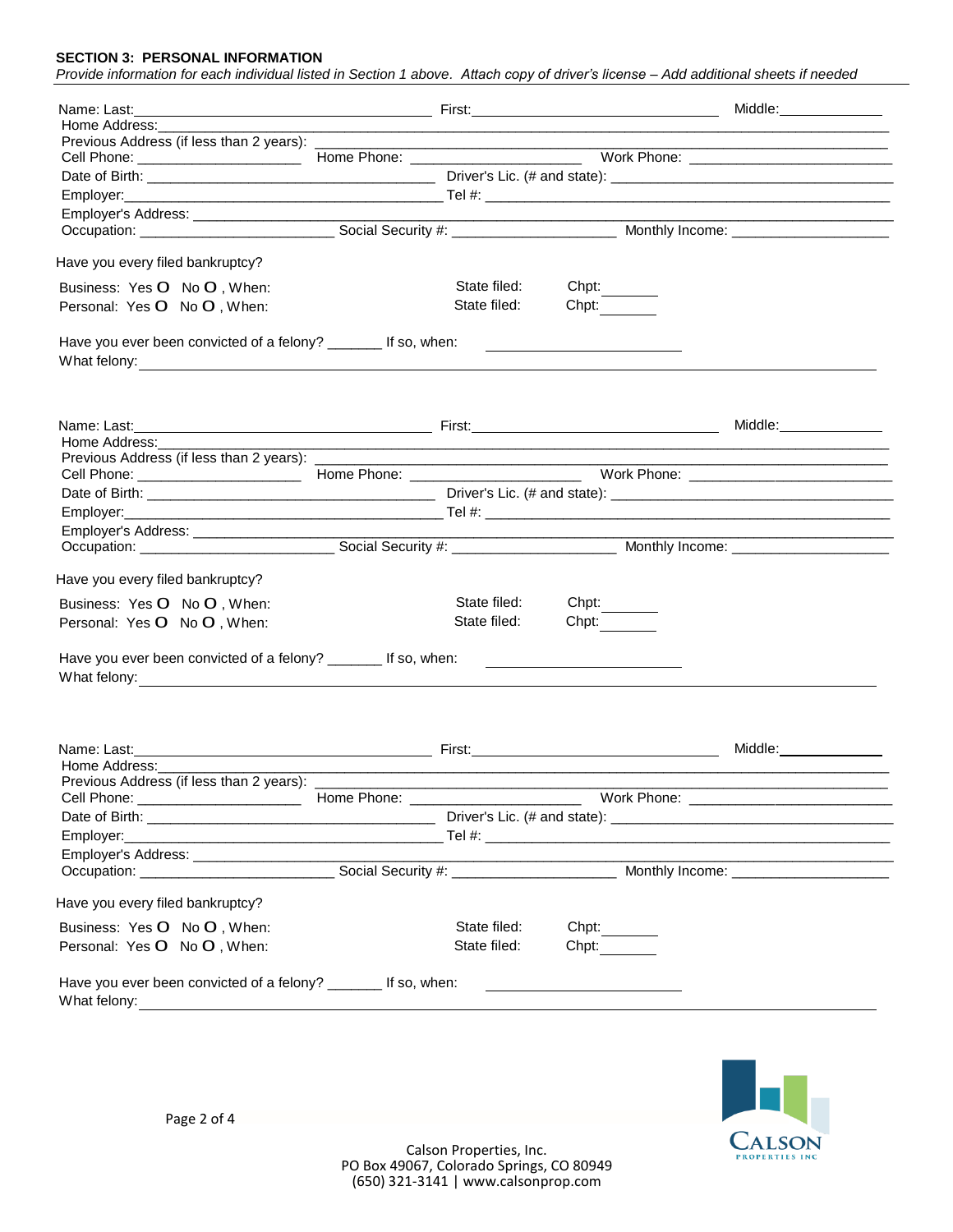## **ATTACH A CURRENT FINANCIAL STATEMENT AND COPIES OF FEDERAL TAX RETURNS FOR THE LAST YEAR FOR EITHER THE BUSINESS OR YOURSELF (whichever is going to be shown as 'Lessee' in the lease).**

### **Information Concerning Existing Facility**:

What is the size of the facility/office that this new space will replace? What is the monthly rent for the space that is being replaced? \$ What is the reason for acquiring the new space?

I HEREBY GIVE PERMISSION FOR THE INDIVIDUALS AND BUSINESS LISTED ABOVE AS REFERENCES TO PROVIDE FINANCIAL AND CREDIT INFORMATION TO MY PROSPECTIVE LESSOR, HIS MANAGER AND/OR HIS BROKER. I ALSO HEREBY AUTHORIZE THE OWNER AND HIS/HER REPRESENTATIVES TO PERFORM A CREDIT CHECK ON MYSELF AND/OR MY COMPANY

THE REPRESENTATIONS OF FACT CONTAINED IN THIS APPLICATION ARE CONSIDERED PART OF THE LEASE AND ARE TRUE AND CORRECT. IF ANY INFORMATION HEREIN CONTAINED IS DISCOVERED TO BE FALSE OR MISLEADING, THE LEASE MADE ON THE STRENGTH OF THIS APPLICATION MAY, AT THE OPTION OF THE LESSOR, BE TERMINATED AT ANY TIME. IN ADDITION, THE LESSOR IS HEREBY GRANTED PERMISSION TO VERIFY ALL CREDIT/PERSONAL INFORMATION AND TO OBTAIN ANY CREDIT REPORTS IT DEEMS NECESSARY.

By Lessee:

*(All individuals listed in Section 1 or individual and spouse listed in Section to sign below)*